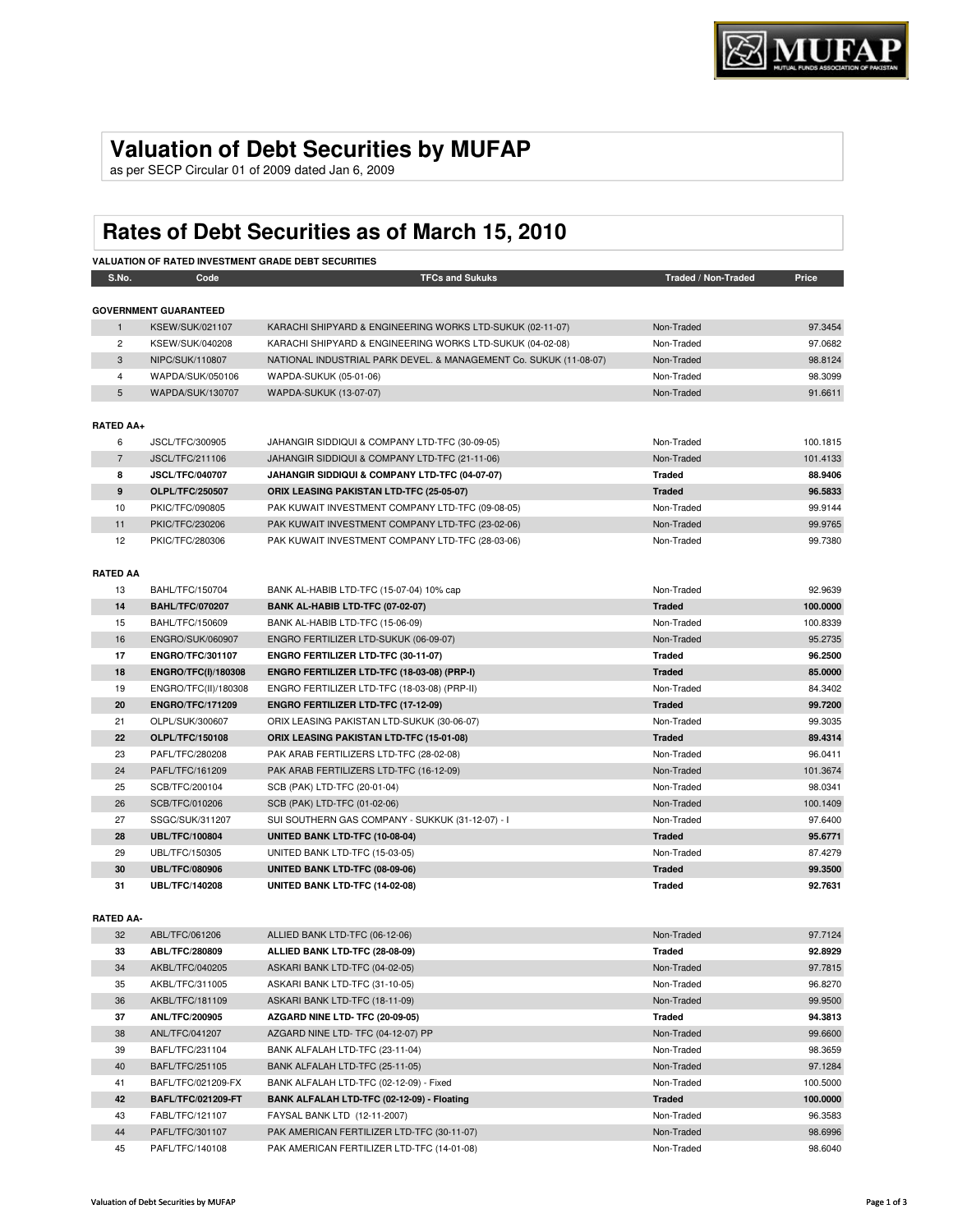

| 46                                                      | PAFL/SUK/060808         | PAK AMERICAN FERTILIZER LTD-SUKUK (06-08-08)                        | Non-Traded    | 98.3089  |
|---------------------------------------------------------|-------------------------|---------------------------------------------------------------------|---------------|----------|
| 47                                                      | PAFL/TFC/011208         | PAK AMERICAN FERTILIZER LTD-TFC (01-12-08)                          | Non-Traded    | 101.3703 |
| 48                                                      | PMCL/TFC/310506         | PAKISTAN MOBILE COMMUNICATION LTD-TFC (31-05-06)                    | Non-Traded    | 100.7090 |
| 49                                                      | <b>PMCL/TFC/011007</b>  | PAKISTAN MOBILE COMMUNICATION LTD-TFC (01-10-07)                    | <b>Traded</b> | 96.6111  |
| 50                                                      | PMCL/TFC/281008         | PAKISTAN MOBILE COMMUNICATION LTD-TFC (28-10-08)                    | Non-Traded    | 97.2318  |
| 51                                                      | RBS/TFC/100205          | ROYAL BANK OF SCOTLAND - TFC (10-02-05)                             | Non-Traded    | 99.0878  |
| 52                                                      | <b>SCIL/SUK/031206</b>  | SITARA CHEMICALS LTD - SUKUK - II (03-12-06)                        | Non-Traded    | 99.5835  |
| 53                                                      | SCIL/SUK/020108         | SITARA CHEMICALS LTD - SUKUK - III (02-01-08)                       | Non-Traded    | 98.2496  |
|                                                         |                         |                                                                     |               |          |
| RATED A+                                                |                         |                                                                     |               |          |
| 54                                                      | AASML/TFC/211107        | AL ABBAS SUGAR MILLS LTD-TFC (21-11-07)                             | Non-Traded    | 98.8081  |
| 55                                                      | CPBM/SUK/250907         | CENTURY PAPER & BOARD MILLS LTD- SUKUK (25-09-07)                   | Non-Traded    | 97.8428  |
| 56                                                      | EIBL/TFC/150307         | ESCORTS INVESTMENT BANK LTD-TFC (15-03-07)                          | Non-Traded    | 99.9507  |
| 57                                                      | FRSCL(A)/TFC/170107     | FINANCIAL REC'BLES SEC'ZATION CO. LTD-TFC CLASS "A"                 | Non-Traded    | 99.0344  |
| 58                                                      | FRSCL(B)/TFC/170107     | FINANCIAL REC'BLES SEC'ZATION CO. LTD-TFC CLASS "B"                 | Non-Traded    | 99.0344  |
| 59                                                      | HBFC/SUK/080508         | HOUSE BUILDING FINANCE CORPORATION LTD - SUKUK (08-05-08)           | Non-Traded    | 97.4023  |
| 60                                                      | IGIBL/TFC/110706        | IGI INV. BANK LTD-TFC (FIRST INT'I INV. BANK LTD. - TFC) (11-07-06) | Non-Traded    | 99.9643  |
| 61                                                      | <b>KASBS/TFC/270607</b> | KASB SECURITIES LTD- TFC (27-06-07)                                 | <b>Traded</b> | 89.2500  |
| 62                                                      | <b>NIB/TFC/050308</b>   | <b>NIB BANK LTD-TFC (05-03-08)</b>                                  | <b>Traded</b> | 93.9537  |
| 63                                                      | PACE/TFC/150208         | PACE (PAKISTAN) LTD-TFC (15-02-08)                                  | Non-Traded    | 98.4565  |
| 64                                                      | PEL/SUK/280907          | PEL-SUKUK (28-09-07)                                                | <b>Traded</b> | 85.6525  |
| 65                                                      | PEL/SUK/300608          | PEL-SUKUK (30-06-08)                                                | Non-Traded    | 94.9632  |
| 66                                                      | SNBL/TFC/050505         | SONERI BANK LTD-TFC (05-05-05)                                      | Non-Traded    | 98.2215  |
|                                                         |                         |                                                                     |               |          |
| RATED A                                                 |                         |                                                                     |               |          |
| 67                                                      | AZLC/TFC/050907         | ALZAMIN LEASING CORPORATION LTD-TFC (05-09-07)                      | Non-Traded    | 99.2505  |
| 68                                                      | AZLM/TFC/310505         | AL-ZAMIN LEASING MODARABA-TFC (31-05-05)                            | Non-Traded    | 98.3823  |
| 69                                                      | AZLM/TFC/120508         | AL-ZAMIN LEASING MODARABA LTD-TFC (12-05-08)                        | Non-Traded    | 97.3097  |
| 70                                                      | AML/SUK/210108          | AMTEX LTD.-SUKUK (21-01-08)                                         | Non-Traded    | 94.2732  |
| 72                                                      | BRRGM/TFC/070608        | BRR GUARDIAN MODARABA (07-06-08)                                    | Non-Traded    | 93.3741  |
| 71                                                      | EBL/SUK/080908          | EDEN BUILDERS LTD. - SUKUK (08-09-08)                               | Non-Traded    | 96.0371  |
| 72                                                      | JDWS/SUK/190608         | JDW SUGAR MILLS LTD. SUKUK (19-06-08)                               | Non-Traded    | 94.2813  |
| 73                                                      | JDWS/TFC/230608         | JDW SUGAR MILLS LTD. TFC (23-06-08)                                 | Non-Traded    | 94.2577  |
| 74                                                      | OPTI/TFC/101007         | OPTIMUS LTD - TFC (10-10-07)                                        | Non-Traded    | 96.1497  |
| 75                                                      | TRAKKER/TFC/150907      | <b>TRAKKER (15-09-07) - PPTFC</b>                                   | Non-Traded    | 99.3761  |
| 76                                                      | WTL/TFC/281106          | WORLDCALL TELECOM LTD.TFC (28-11-06)                                | Non-Traded    | 98.6121  |
| 77                                                      | WTL/TFC/071008          | WORLDCALL TELECOM LTD-TFC (07-10-08)                                | Non-Traded    | 94.9810  |
|                                                         |                         |                                                                     |               |          |
| RATED A-                                                |                         |                                                                     |               |          |
| 78                                                      | AVH/TFC/300409          | AVARI HOTELS-TFC (30-04-09)                                         | Non-Traded    | 94.2448  |
| 79                                                      | KASHF/TFC/051107        | KASHAF FOUNDATION - TFC (05-11-07)                                  | Non-Traded    | 98.5921  |
| 80                                                      | SSML/SUK/270907         | SHAHMURAD SUGAR MILLS LTD-SUKUK (27-09-07)                          | Non-Traded    | 95.7008  |
| 81                                                      | SMEL/TFC/160708         | SME LEASING LTD-TFC (16-07-08)                                      | Non-Traded    | 97.0005  |
|                                                         |                         |                                                                     |               |          |
| <b>RATED BBB+</b>                                       |                         |                                                                     |               |          |
| 82                                                      | QTML/SUK/260908         | QUETTA TEXTILE MILLS LTD-SUKUK (26-09-08)                           | Non-Traded    | 83.3806  |
| 83                                                      | SEARL/TFC/090306        | SEARLE PAKISTAN LTD-TFC (09-03-06)                                  | Non-Traded    | 97.6093  |
|                                                         |                         |                                                                     |               |          |
| <b>RATED BBB</b>                                        |                         |                                                                     |               |          |
| 84                                                      | TELE/TFC/270505         | TELECARD LTD-TFC (27-05-05)                                         | Non-Traded    | 90.5569  |
| 85                                                      | TRIBL/TFC/151105        | TRUST INVESTMENT BANK LTD-TFC (15-11-05)                            | Non-Traded    | 97.0720  |
| 86                                                      | TRIBL/TFC/040708        | TRUST INVESTMENT BANK LTD-TFC (04-07-08)                            | Non-Traded    | 89.1191  |
|                                                         |                         |                                                                     |               |          |
| RATED BBB-                                              |                         |                                                                     |               |          |
| $85*$                                                   | SLCL/TFC/280306         | SECURITY LEASING CORPORATION LTD-PPTFC (28-03-06)                   | Non-Traded    | 93.4980  |
| 86*                                                     | SLCL/SUK/010607         | SECURITY LEASING CORPORATION LTD-SUKKUK (01-06-07) - I              | Non-Traded    | 86.3830  |
| $87*$                                                   | SLCL/SUK/190907         | SECURITY LEASING CORPORATION LTD-SUKKUK (19-09-07) - II             | Non-Traded    | 86.1203  |
|                                                         |                         |                                                                     |               |          |
| VALUATION OF RATED NON-INVESTMENT GRADE DEBT SECURITIES |                         |                                                                     |               |          |

## **S.No. Code TFCs and Sukuks Traded / Non-Traded Price** 1 EHL/SUK/310308 EDEN HOUSING LTD.- SUKUK (31-03-08) Non-Traded Non-Traded 75.0000<br>2\*\* FDIBL/TFC/110907 FIRST DAWOOD INVESTMENT BANK LTD. TFC (11-09-07) Non-Traded Non-Traded 71.7339 2\*\* FDIBL/TFC/110907 FIRST DAWOOD INVESTMENT BANK LTD. TFC (11-09-07) Non-Traded Non-Traded 71.7339<br>3\*\*\* SPLC/TFC/130308 SAUDI PAK LEASING COMPANY LTD-TFC (13-03-08) Non-Traded Non-Traded 74.7141 SPLC/TFC/130308 SAUDI PAK LEASING COMPANY LTD-TFC (13-03-08) Non-Traded Non-Traded 74.7141